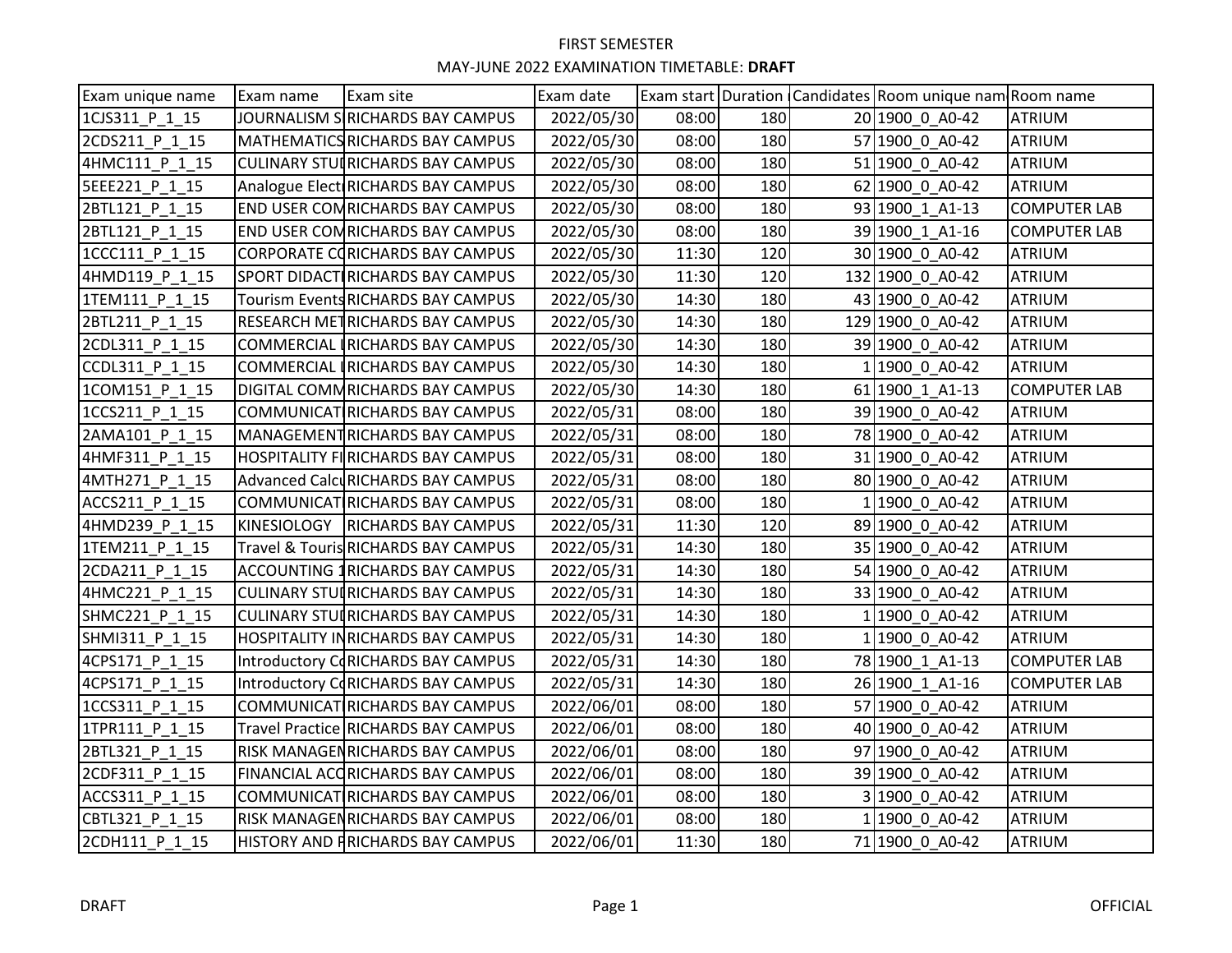| 4HMP111_P_1_15 | HOSPITALITY ORICHARDS BAY CAMPUS           | 2022/06/01 | 11:30 | 180 | 49 1900 0 A0-42  | <b>ATRIUM</b> |
|----------------|--------------------------------------------|------------|-------|-----|------------------|---------------|
| 2BTL111 P 1 15 | <b>ECONOMICS FORICHARDS BAY CAMPUS</b>     | 2022/06/02 | 08:00 | 180 | 126 1900 0 A0-42 | <b>ATRIUM</b> |
| 4HML311 P 1 15 | <b>HOSPITALITY INRICHARDS BAY CAMPUS</b>   | 2022/06/02 | 08:00 | 180 | 29 1900 0 A0-42  | <b>ATRIUM</b> |
| 4PHY171 P 1 15 | <b>General Physics RICHARDS BAY CAMPUS</b> | 2022/06/02 | 08:00 | 180 | 102 1900 0 A0-42 | <b>ATRIUM</b> |
| SHML311 P 1 15 | <b>HOSPITALITY INRICHARDS BAY CAMPUS</b>   | 2022/06/02 | 08:00 | 180 | 1 1900 0 A0-42   | <b>ATRIUM</b> |
| 1HIV111 P 1 15 | HIV & AIDS LITERICHARDS BAY CAMPUS         | 2022/06/02 | 11:30 | 120 | 87 1900 0 A0-42  | <b>ATRIUM</b> |
| 4HGH111 P 1 15 | <b>GERMAN FOR HRICHARDS BAY CAMPUS</b>     | 2022/06/02 | 11:30 | 180 | 30 1900 0 A0-42  | <b>ATRIUM</b> |
| 4HMD339 P 1 15 | <b>EXERCISE PHYS RICHARDS BAY CAMPUS</b>   | 2022/06/02 | 11:30 | 120 | 87 1900 0 A0-42  | <b>ATRIUM</b> |
| AHIV111 P 1 15 | HIV & AIDS LITERICHARDS BAY CAMPUS         | 2022/06/02 | 11:30 | 120 | 3 1900 0 A0-42   | <b>ATRIUM</b> |
| SHMD339 P 1 15 | <b>EXERCISE PHYS RICHARDS BAY CAMPUS</b>   | 2022/06/02 | 11:30 | 120 | 1 1900 0 A0-42   | <b>ATRIUM</b> |
| 1CJS211 P 1 15 | JOURNALISM SIRICHARDS BAY CAMPUS           | 2022/06/02 | 14:30 | 180 | 93 1900 0 A0-42  | <b>ATRIUM</b> |
| 1TTD211 P 1 15 | Travel & Touris RICHARDS BAY CAMPUS        | 2022/06/02 | 14:30 | 180 | 29 1900 0 A0-42  | <b>ATRIUM</b> |
| 4CPS181 P 1 15 | Introduction to RICHARDS BAY CAMPUS        | 2022/06/02 | 14:30 | 180 | 40 1900 0 A0-42  | <b>ATRIUM</b> |
| ACJS211 P 1 15 | JOURNALISM SIRICHARDS BAY CAMPUS           | 2022/06/02 | 14:30 | 180 | 3 1900 0 A0-42   | <b>ATRIUM</b> |
| 2CAC101 P 1 15 | FINANCIAL ACCRICHARDS BAY CAMPUS           | 2022/06/03 | 08:00 | 180 | 75 1900 0 A0-42  | <b>ATRIUM</b> |
| 2CDB311 P 1 15 | <b>BUSINESS MANRICHARDS BAY CAMPUS</b>     | 2022/06/03 | 08:00 | 180 | 29 1900 0 A0-42  | <b>ATRIUM</b> |
| 4HMM211_P_1_15 | <b>HOSPITALITY MRICHARDS BAY CAMPUS</b>    | 2022/06/03 | 08:00 | 180 | 29 1900 0 A0-42  | <b>ATRIUM</b> |
| CCDB311 P 1 15 | <b>BUSINESS MANRICHARDS BAY CAMPUS</b>     | 2022/06/03 | 08:00 | 180 | 2 1900 0 A0-42   | <b>ATRIUM</b> |
| 2CDC111 P 1 15 | <b>BUSINESS CALORICHARDS BAY CAMPUS</b>    | 2022/06/03 | 11:30 | 180 | 66 1900 0 A0-42  | <b>ATRIUM</b> |
| 4HHC111 P 1 15 | <b>HOSPITALITY CORICHARDS BAY CAMPUS</b>   | 2022/06/03 | 11:30 | 180 | 49 1900 0 A0-42  | <b>ATRIUM</b> |
| 4HMD219 P 1 15 | HUMAN MOVE RICHARDS BAY CAMPUS             | 2022/06/03 | 11:30 | 180 | 90 1900 0 A0-42  | <b>ATRIUM</b> |
| 1CMS311 P 1 15 | MEDIA SKILLS 3 RICHARDS BAY CAMPUS         | 2022/06/03 | 14:30 | 180 | 26 1900 0 A0-42  | <b>ATRIUM</b> |
| 2CDP211 P 1 15 | CO-OPERATIVE RICHARDS BAY CAMPUS           | 2022/06/03 | 14:30 | 180 | 56 1900 0 A0-42  | <b>ATRIUM</b> |
| 4HMI311 P 1 15 | <b>HOSPITALITY INRICHARDS BAY CAMPUS</b>   | 2022/06/03 | 14:30 | 180 | 26 1900 0 A0-42  | <b>ATRIUM</b> |
| ACMS311 P 1 15 | MEDIA SKILLS 3 RICHARDS BAY CAMPUS         | 2022/06/03 | 14:30 | 180 | 2 1900 0 A0-42   | <b>ATRIUM</b> |
| 1TTM111 P 1 15 | Travel & Touris RICHARDS BAY CAMPUS        | 2022/06/06 | 08:00 | 180 | 43 1900 0 A0-42  | <b>ATRIUM</b> |
| 4HMB111 P 1 15 | FOOD & BEVER RICHARDS BAY CAMPUS           | 2022/06/06 | 08:00 | 180 | 48 1900 0 A0-42  | <b>ATRIUM</b> |
| 4HMP311_P_1_15 | <b>HOSPITALITY ORICHARDS BAY CAMPUS</b>    | 2022/06/06 | 08:00 | 180 | 29 1900 0 A0-42  | <b>ATRIUM</b> |
| 5MEC231 P 1 15 | Project Manag RICHARDS BAY CAMPUS          | 2022/06/06 | 08:00 | 180 | 41 1900 0 A0-42  | <b>ATRIUM</b> |
| SHMP311 P 1 15 | HOSPITALITY ORICHARDS BAY CAMPUS           | 2022/06/06 | 08:00 | 180 | 1 1900 0 A0-42   | <b>ATRIUM</b> |
| 1COM241 P 1 15 | <b>MARKETING &amp; RICHARDS BAY CAMPUS</b> | 2022/06/06 | 11:30 | 120 | 36 1900 0 A0-42  | <b>ATRIUM</b> |
| 1COM341 P 1 15 | <b>BUSINESS STULIRICHARDS BAY CAMPUS</b>   | 2022/06/06 | 11:30 | 180 | 27 1900 0 A0-42  | <b>ATRIUM</b> |
| 4HMD129 P 1 15 | SPORT MANAGRICHARDS BAY CAMPUS             | 2022/06/06 | 11:30 | 180 | 137 1900 0 A0-42 | <b>ATRIUM</b> |
| ACOM241 P 1 15 | MARKETING & RICHARDS BAY CAMPUS            | 2022/06/06 | 11:30 | 120 | 3 1900 0 A0-42   | <b>ATRIUM</b> |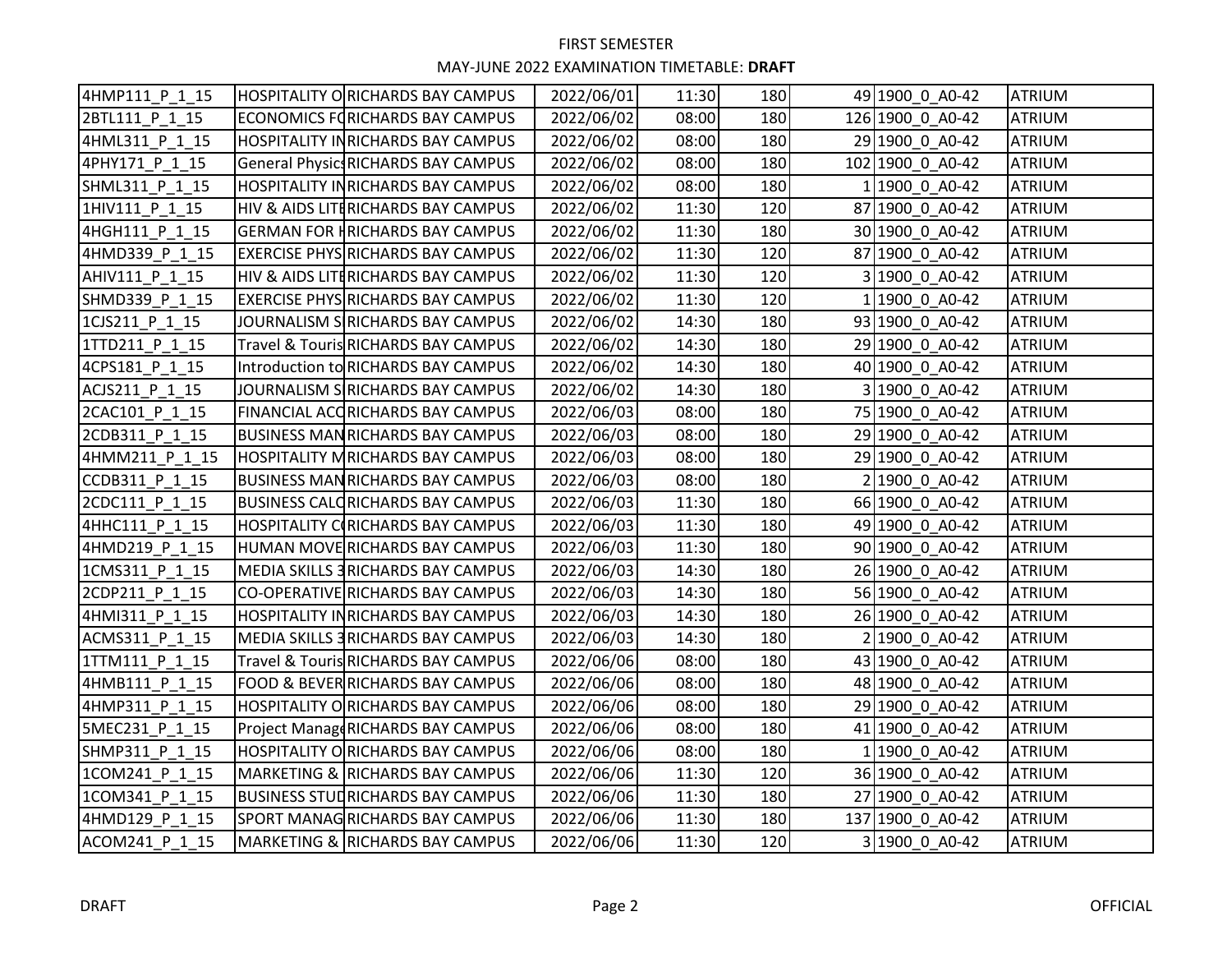| ACOM341 P 1 15 | <b>BUSINESS STUDRICHARDS BAY CAMPUS</b>     | 2022/06/06 | 11:30 | 120 | 1 1900 0 A0-42   | <b>ATRIUM</b>       |
|----------------|---------------------------------------------|------------|-------|-----|------------------|---------------------|
| 1COM331 P 1 15 | PUBLIC RELATIORICHARDS BAY CAMPUS           | 2022/06/06 | 14:30 | 180 | 56 1900 0 A0-42  | <b>ATRIUM</b>       |
| 1TTM211 P 1 15 | Travel & Touris RICHARDS BAY CAMPUS         | 2022/06/06 | 14:30 | 180 | 31 1900 0 A0-42  | <b>ATRIUM</b>       |
| 4MTH171_P_1_15 | Calculus I for EnRICHARDS BAY CAMPUS        | 2022/06/06 | 14:30 | 180 | 101 1900 0 A0-42 | <b>ATRIUM</b>       |
| ACOM331 P 1 15 | PUBLIC RELATIORICHARDS BAY CAMPUS           | 2022/06/06 | 14:30 | 180 | 3 1900 0 A0-42   | <b>ATRIUM</b>       |
| 1CMS211 P 1 15 | MEDIA SKILLS 2 RICHARDS BAY CAMPUS          | 2022/06/07 | 08:00 | 180 | 19 1900 0 A0-42  | <b>ATRIUM</b>       |
| 2BTL301 P 1 15 | LOGISTICS 3A   RICHARDS BAY CAMPUS          | 2022/06/07 | 08:00 | 180 | 95 1900 0 A0-42  | <b>ATRIUM</b>       |
| 2CDN311 P 1 15 | CO-OPERATIVE RICHARDS BAY CAMPUS            | 2022/06/07 | 08:00 | 180 | 37 1900 0 A0-42  | <b>ATRIUM</b>       |
| 4HML211 P 1 15 | <b>HOSPITALITY INRICHARDS BAY CAMPUS</b>    | 2022/06/07 | 08:00 | 180 | 30 1900 0 A0-42  | <b>ATRIUM</b>       |
| ACMS211 P 1 15 | MEDIA SKILLS 2RICHARDS BAY CAMPUS           | 2022/06/07 | 08:00 | 180 | 2 1900 0 A0-42   | <b>ATRIUM</b>       |
| CBTL301 P 1 15 | LOGISTICS 3A RICHARDS BAY CAMPUS            | 2022/06/07 | 08:00 | 180 | 3 1900 0 A0-42   | <b>ATRIUM</b>       |
| CCDN311_P_1_15 | CO-OPERATIVE RICHARDS BAY CAMPUS            | 2022/06/07 | 08:00 | 180 | 1 1900 0 A0-42   | <b>ATRIUM</b>       |
| 1COM351 P 1 15 | COMMUNICAT RICHARDS BAY CAMPUS              | 2022/06/07 | 11:30 | 120 | 31 1900 0 A0-42  | <b>ATRIUM</b>       |
| 4HMD139 P 1 15 | SPORT & EXERORICHARDS BAY CAMPUS            | 2022/06/07 | 11:30 | 180 | 138 1900 0 A0-42 | <b>ATRIUM</b>       |
| 4HMD349_P_1_15 | <b>SPORT &amp; EXERGRICHARDS BAY CAMPUS</b> | 2022/06/07 | 11:30 | 180 | 92 1900 0 A0-42  | <b>ATRIUM</b>       |
| ACOM351 P 1 15 | COMMUNICAT RICHARDS BAY CAMPUS              | 2022/06/07 | 11:30 | 120 | 1 1900_0_A0-42   | <b>ATRIUM</b>       |
| 2BTL101 P 1 15 | MATHEMATICS RICHARDS BAY CAMPUS             | 2022/06/07 | 14:30 | 180 | 129 1900 0 A0-42 | <b>ATRIUM</b>       |
| CBTL101 P 1 15 | MATHEMATICS RICHARDS BAY CAMPUS             | 2022/06/07 | 14:30 | 180 | 1 1900 0 A0-42   | <b>ATRIUM</b>       |
| 4HMI111 P 1 15 | Hospitality InfoRICHARDS BAY CAMPUS         | 2022/06/08 | 08:00 | 180 | 89 1900 0 A0-42  | <b>ATRIUM</b>       |
| 5MEC211 P 1 15 | Mechanics of SRICHARDS BAY CAMPUS           | 2022/06/08 | 08:00 | 180 | 38 1900 0 A0-42  | <b>ATRIUM</b>       |
| 2AMS101_P_1_15 | MANAGEMENT RICHARDS BAY CAMPUS              | 2022/06/08 | 08:00 | 180 | 67 1900 1 A1-13  | <b>COMPUTER LAB</b> |
| 2CDI111 P 1 15 | <b>BUSINESS INFORICHARDS BAY CAMPUS</b>     | 2022/06/08 | 08:00 | 180 | 73 1900 1 A1-13  | <b>COMPUTER LAB</b> |
| 2BTL201 P 1 15 | LOGISTICS 2A RICHARDS BAY CAMPUS            | 2022/06/08 | 14:30 | 180 | 132 1900 0 A0-42 | <b>ATRIUM</b>       |
| 2CDR211 P 1 15 | RESEARCH METRICHARDS BAY CAMPUS             | 2022/06/08 | 14:30 | 180 | 59 1900 0 A0-42  | <b>ATRIUM</b>       |
| 1COM221_P_1_15 | <b>MEDIA STUDIE RICHARDS BAY CAMPUS</b>     | 2022/06/09 | 08:00 | 180 | 55 1900 0 A0-42  | <b>ATRIUM</b>       |
| ITPR211 P 1 15 | Travel Practice RICHARDS BAY CAMPUS         | 2022/06/09 | 08:00 | 180 | 31 1900 0 A0-42  | <b>ATRIUM</b>       |
| ACOM221 P 1 15 | <b>MEDIA STUDIE RICHARDS BAY CAMPUS</b>     | 2022/06/09 | 08:00 | 180 | 2 1900 0 A0-42   | <b>ATRIUM</b>       |
| 1COM291_P_1_15 | COMMUNICAT RICHARDS BAY CAMPUS              | 2022/06/09 | 11:30 | 120 | 27 1900 0 A0-42  | <b>ATRIUM</b>       |
| 4HMD149 P 1 15 | <b>SPORT &amp; PHYSIRICHARDS BAY CAMPUS</b> | 2022/06/09 | 11:30 | 180 | 136 1900 0 A0-42 | <b>ATRIUM</b>       |
| ACOM291 P 1 15 | COMMUNICAT RICHARDS BAY CAMPUS              | 2022/06/09 | 11:30 | 120 | 2 1900 0 A0-42   | <b>ATRIUM</b>       |
| 1PHS211 P 1 15 | PHILOSOPHY ORICHARDS BAY CAMPUS             | 2022/06/10 | 08:00 | 180 | 30 1900 0 A0-42  | <b>ATRIUM</b>       |
| 2BTL311 P 1 15 | INTERNATIONARICHARDS BAY CAMPUS             | 2022/06/10 | 08:00 | 180 | 96 1900 0 A0-42  | <b>ATRIUM</b>       |
| 2CDD111_P_1_15 | <b>BUSINESS COM RICHARDS BAY CAMPUS</b>     | 2022/06/10 | 08:00 | 180 | 70 1900 0 A0-42  | <b>ATRIUM</b>       |
| 4HMG111 P 1 15 | HOTEL HEALTH RICHARDS BAY CAMPUS            | 2022/06/10 | 08:00 | 180 | 47 1900 0 A0-42  | <b>ATRIUM</b>       |